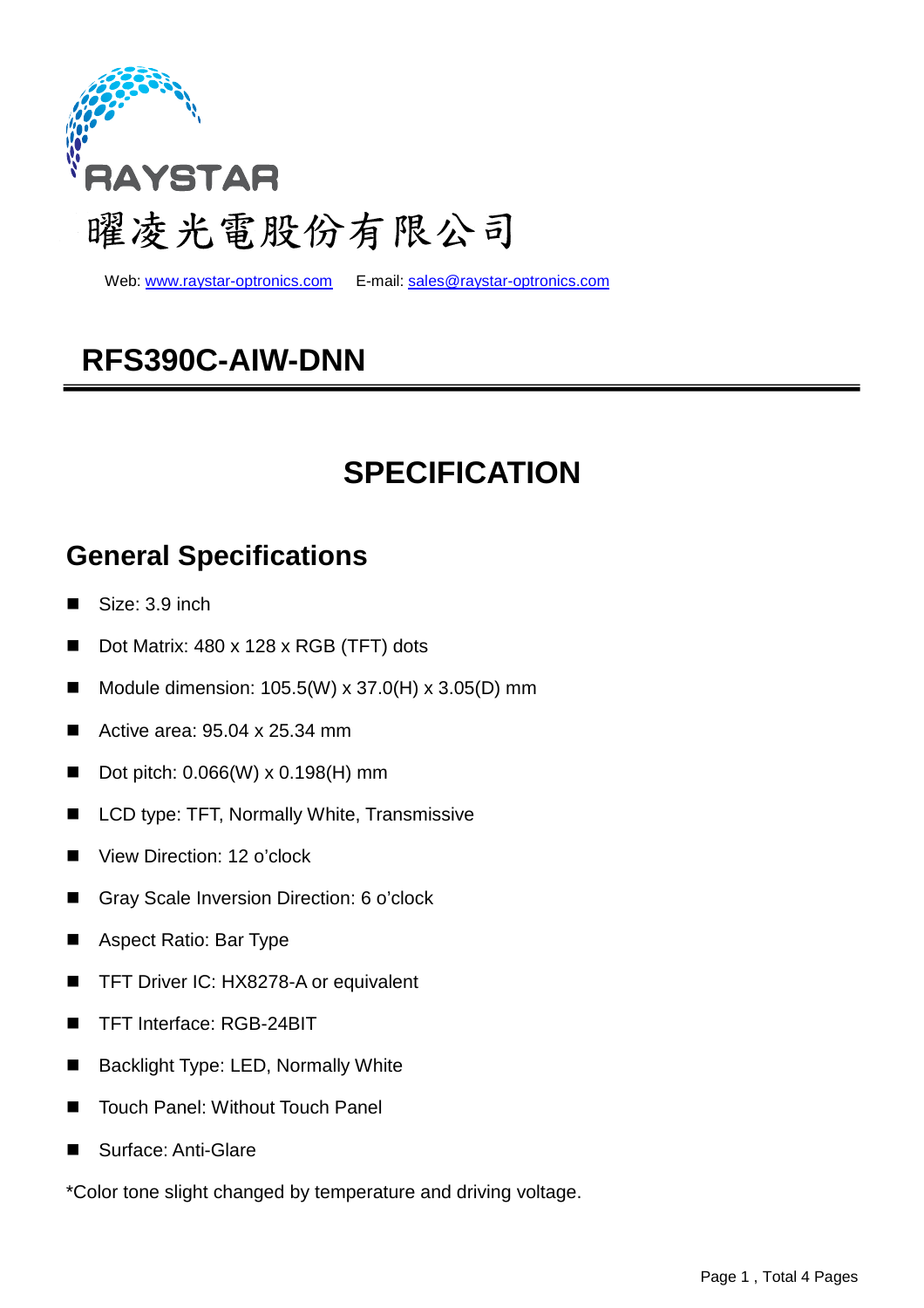

### **Interface LCM PIN Definition**  No. Symbol **No.** Description 1 | VLED- Backlight LED Cathode 2 | VLED+ Backlight LED Anode. 3 | GND System Ground 4 VCC Power supply for logic operation 5~12 R0~R7 Data bus 13~20 G0~G7 Data bus 21~28 | B0~B7 | Data bus 29 | GND System Ground 30 DCLK Pixel clock signal

| $21 - 28$ | $Bo-87$      | Data bus                          |
|-----------|--------------|-----------------------------------|
| 29        | <b>GND</b>   | <b>System Ground</b>              |
| 30        | <b>DCLK</b>  | Pixel clock signal                |
| 31        | <b>DISP</b>  | Display on/off control            |
| 32        | <b>HSYNC</b> | Horizontal Sync signal            |
| 33        | <b>VSYNC</b> | Vrtical Sync signal               |
| 34        | <b>NC</b>    | No connection (Option DE)         |
| 35        | <b>NC</b>    | No connection                     |
| 36        | <b>GND</b>   | <b>System Ground</b>              |
| 37        | <b>NC</b>    | No connection (Option XR for RTP) |
| 38        | <b>NC</b>    | No connection (Option YD for RTP) |
| 39        | <b>NC</b>    | No connection (Option XL for RTP) |
| 40        | NC-          | No connection (Option YU for RTP) |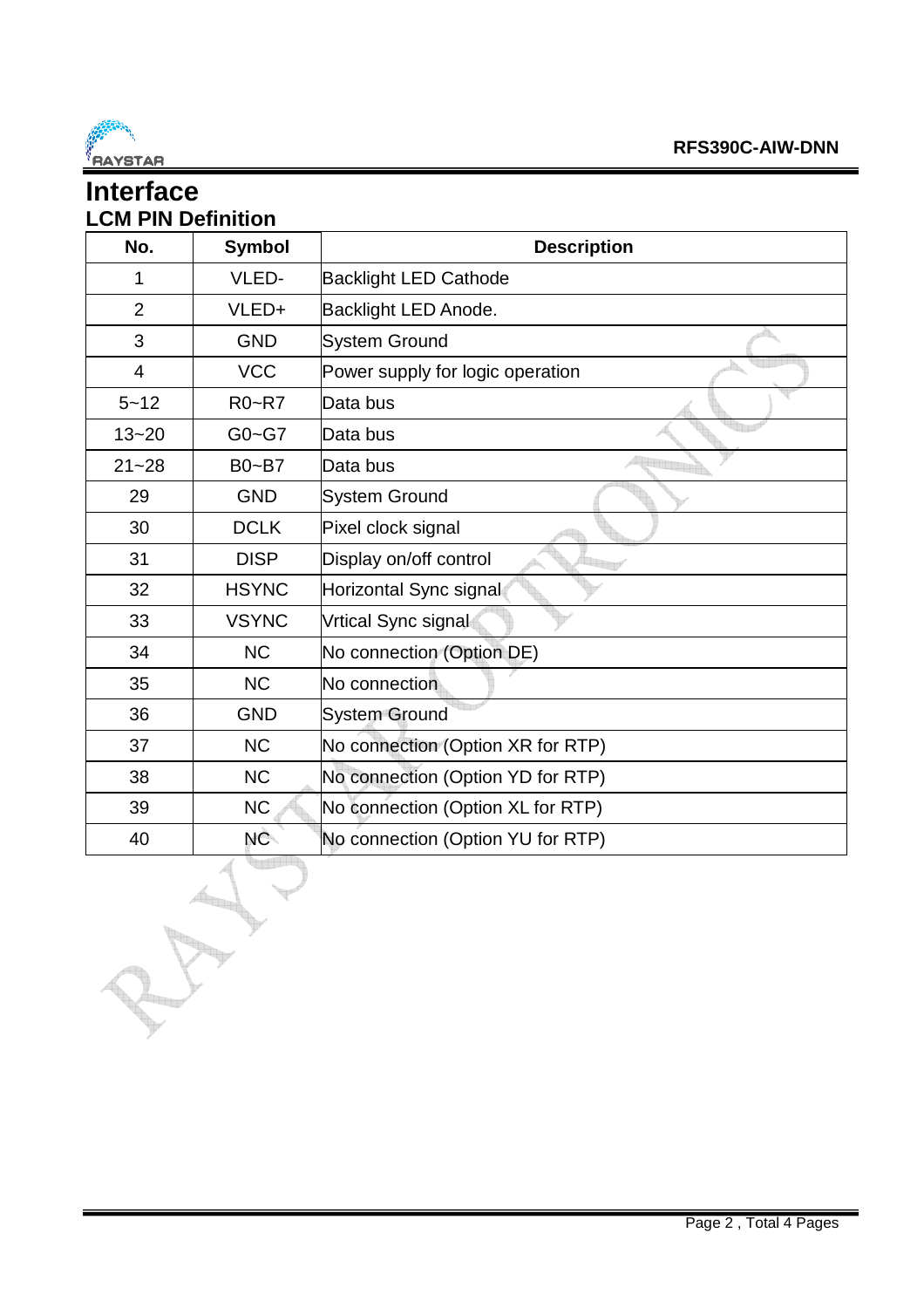

#### **RFS390C-AIW-DNN**

## **Contour Drawing**